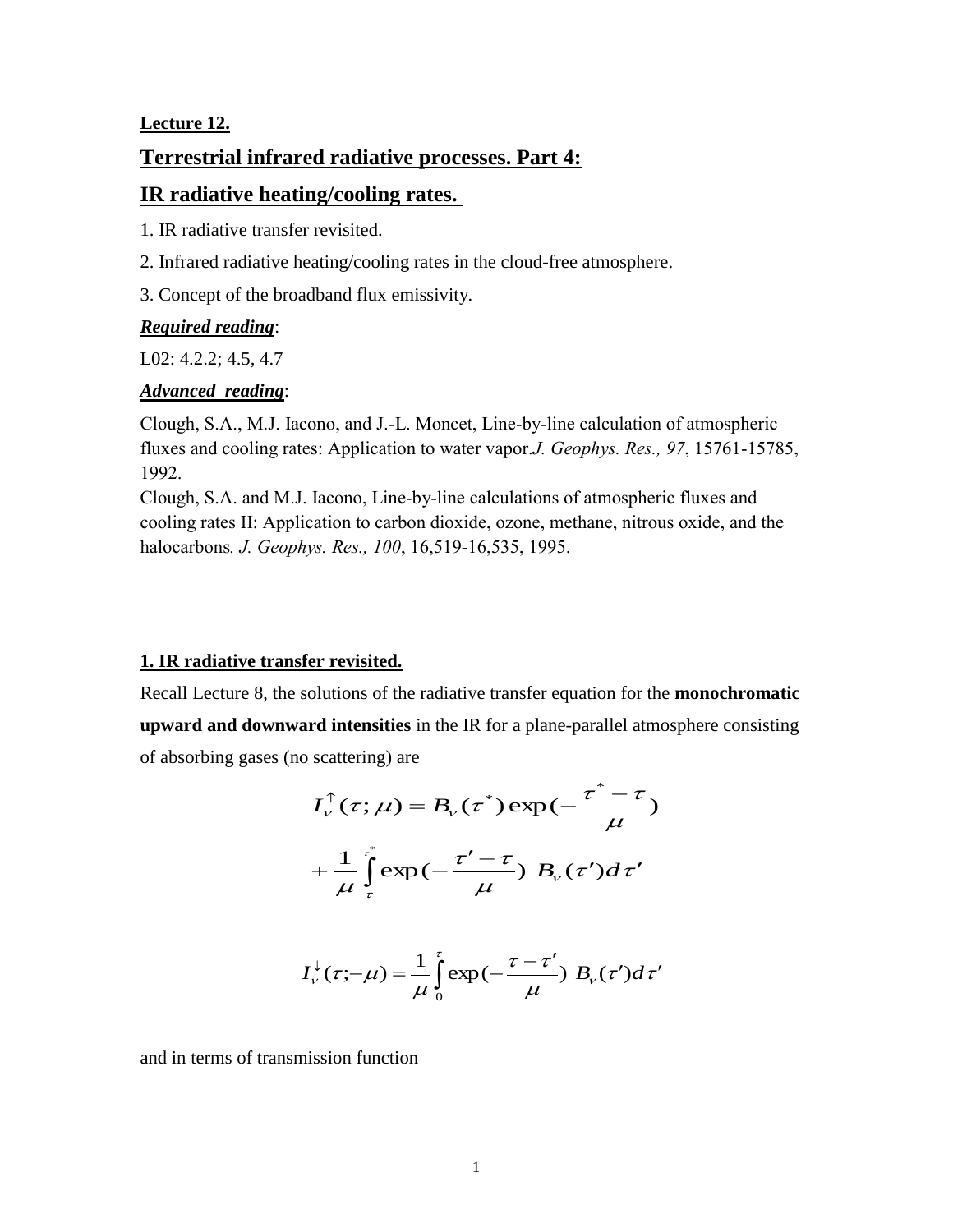$$
I_{\nu}^{\uparrow}(\tau;\mu) = B_{\nu}(\tau^{*})T_{\nu}(\tau^{*} - \tau;\mu)
$$

$$
-\int_{\tau}^{\tau^{*}} B_{\nu}(\tau') \frac{dT_{\nu}(\tau' - \tau;\mu)}{d\tau'} d\tau'
$$

$$
I_{\nu}^{\downarrow}(\tau; -\mu) = \int_{0}^{\tau} B_{\nu}(\tau') \frac{dT_{\nu}(\tau - \tau';\mu)}{d\tau'} d\tau'
$$

Recall that the above solutions were derived for the entire atmosphere with the optical depth  $\tau_v^*$  for two boundary conditions:

**Surface**: assumed to be a blackbody in the IR emitting with the surface temperature  $T_s$ ,

$$
I_{\nu}^{\uparrow}(\tau_{\nu}^*, \mu) = B_{\nu}(T_s) = B_{\nu}(T_s(\tau_{\nu}^*)) = B_{\nu}(\tau_{\nu}^*)
$$

**If surface is not a blackbody:**

$$
I_{\nu}^{\uparrow}(\tau_{\nu}^*,\mu)=\varepsilon_{\nu}B_{\nu}(T_{s})=\varepsilon_{\nu}B_{\nu}(T_{s}(\tau_{\nu}^*))=\varepsilon_{\nu}B_{\nu}(\tau_{\nu}^*)
$$

where  $\varepsilon_v$  is the surface emissivity.

**Top of the atmosphere (TOA),**  $\tau_v = 0$ **: no downward emission** 

$$
I_{\nu}^{\downarrow}(0,-\mu)=0
$$

===============================================================

NOTE: Consider an atmosphere that is represented by a single layer with the effective temperature of  $T_{\text{eff}}$  (e.g., an isothermal atmosphere). Under this assumption, the Planck function is constant  $B = B(T_{\text{eff}})$  so that a simplified expression for the radiance at the top of the atmosphere is

$$
I_{\nu}^{\uparrow}(0;\mu) = B_{\nu}(\tau^*) \exp(-\frac{\tau^*}{\mu}) + B_{\nu}(T_{\text{eff}})[1 - \exp(-\frac{\tau^*}{\mu})]
$$

==============================================================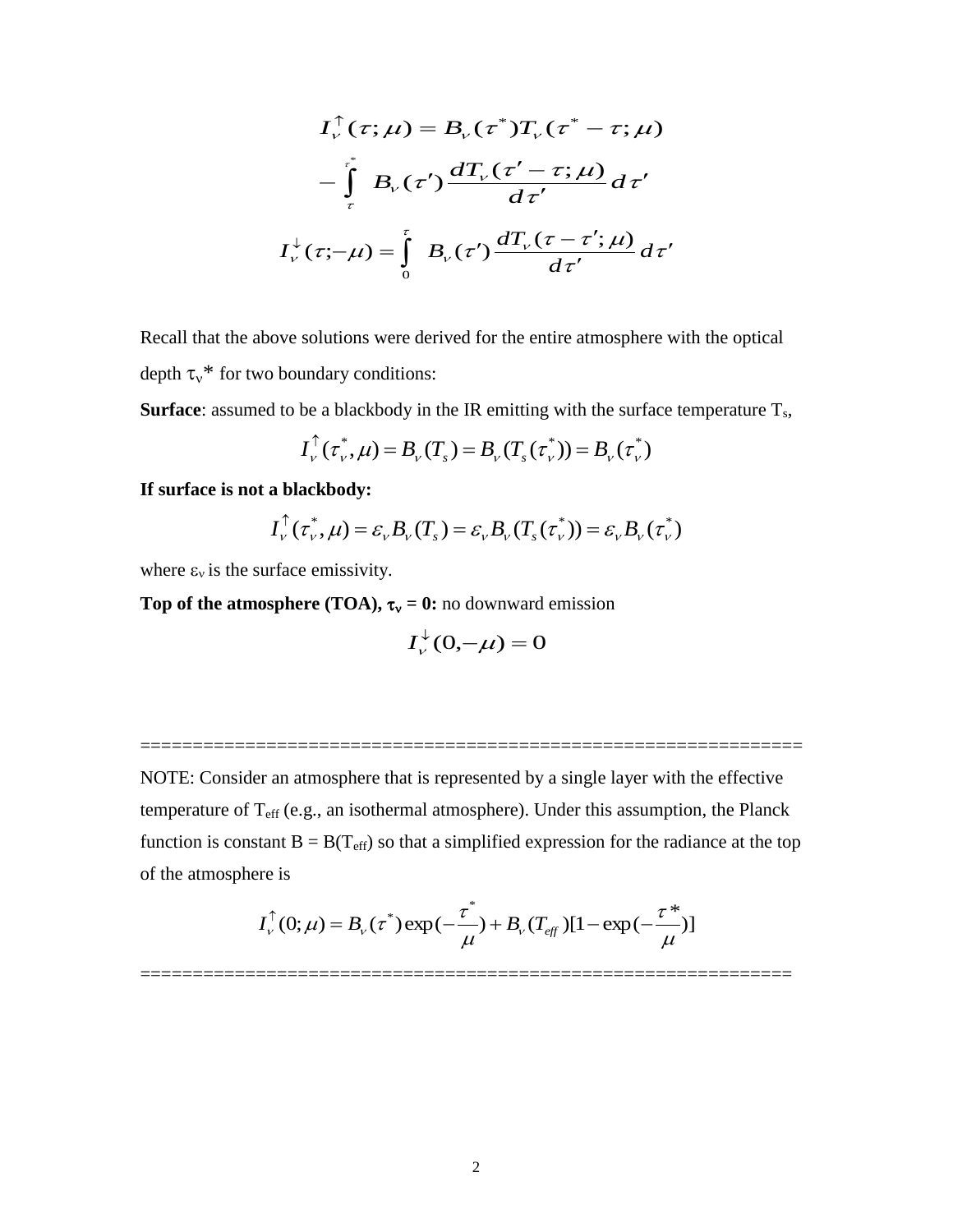In Lecture 3, upwelling and downwelling fluxes were defined as

$$
F_{\nu}^{\uparrow} = 2\pi \int_{0}^{1} I_{\nu}^{\uparrow}(\mu) \mu d\mu
$$
\n
$$
F_{\nu}^{\downarrow} = 2\pi \int_{0}^{1} I_{\nu}^{\downarrow}(-\mu) \mu d\mu
$$
\n
$$
(12.1)
$$

**NOTE:** Eq. $[12.1]$  assumes that there is no dependency on  $\varphi$  in a plane-parallel atmosphere.

Thus, we can re-write the radiative transfer equation and its solutions in terms of **the monochromatic upward and downward fluxes**

$$
F_{\nu}^{\uparrow}(\tau) = 2\pi B_{\nu}(\tau^{*}) \int_{0}^{1} \exp(-\frac{\tau^{*}-\tau}{\mu}) \mu d\mu
$$
  
+ 2\pi \int\_{0}^{1} \int\_{\tau}^{\tau^{\*}} \exp(-\frac{\tau'-\tau}{\mu}) B\_{\nu}(\tau') d\tau' d\mu [12.2a]

and

$$
F_{\nu}^{\downarrow}(\tau) = 2\pi \int_{0}^{\infty} \int_{0}^{\tau} \exp\left(-\frac{\tau - \tau'}{\mu}\right) B_{\nu}(\tau') d\tau' d\mu \qquad [12.2b]
$$

Let's introduce **the transmission function** for the radiative flux (called **diffuse transmission function** or **slab transmission function or flux transmission function**) as

$$
T_{\nu}^{f}(\tau) = 2 \int_{0}^{1} T_{\nu}(\tau; \mu) \mu d\mu
$$
 [12.3]

where  $T_v(\tau;\mu)$  is the monochromatic transmission function.

**Spectral diffuse transmission function (**or **transmittance) may be defined as:**

$$
T_{\overline{v}}^{f}(\tau) = 2 \int_{0}^{1} T_{\overline{v}}(\tau; \mu) \mu d\mu
$$
 [12.4]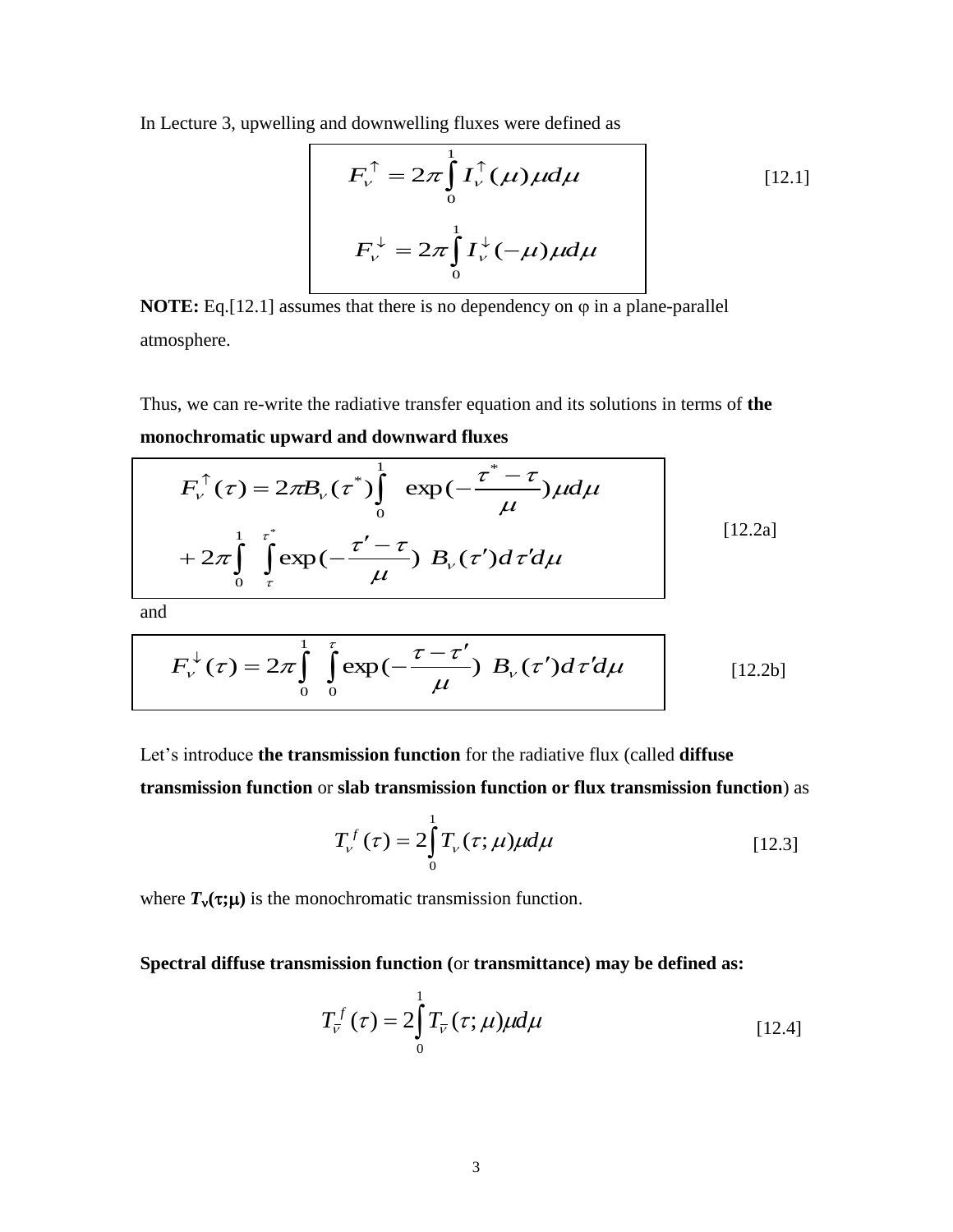Using the definition of monochromatic diffuse transmittance and solution of the radiative transfer equation expressed via **the transmittance**, the solution for fluxes can be written as

$$
F_{\nu}^{\uparrow}(\tau) = \pi B_{\nu}(\tau^*) T_{\nu}^f(\tau^* - \tau)
$$

$$
-\int_{\tau}^{\tau^*} \pi B_{\nu}(\tau') \frac{dT_{\nu}^f(\tau' - \tau)}{d\tau'} d\tau'
$$
 [12.5a]

and

$$
F_{\nu}^{\downarrow}(\tau) = \int_{0}^{\tau} \pi B_{\nu}(\tau') \frac{dT_{\nu}^{f}(\tau - \tau')}{d\tau'} d\tau'
$$
 [12.5b]

**NOTE:** On the right side of Eq.[12.5a] for the upward flux, the first term gives the surface emission that is attenuated to the level  $\tau$  and the second term gives the emission from the atmospheric layers characterized by the Planck function multiplied by the **weighting function**  $dT_{\nu}^f/d\tau$  . Likewise, the downward flux at a given layer (Eq.[12.5b]) is produced by the emission from the atmospheric layers.

#### **2. Infrared radiative heating/cooling rates in the cloud-free atmosphere.**

 $\checkmark$  Radiative processes may affect the dynamics and thermodynamics of an atmosphere through the generation of **radiative heating/cooling rates**.

The **radiative heating (or cooling) rate** is defined as the rate of temperature change of the layer *dz* due to radiative energy gain (or loss):

$$
\left(\frac{dT}{dt}\right) = -\frac{1}{c_p \rho} \frac{dF_{net}}{dz} = \frac{g}{c_p} \frac{dF_{net}}{dp}
$$
 [12.6]

where  $c_p$  is the specific heat at the constant pressure ( $c_p = 1004.67$  J/kg/K) and  $\rho$  is the air density in a given layer.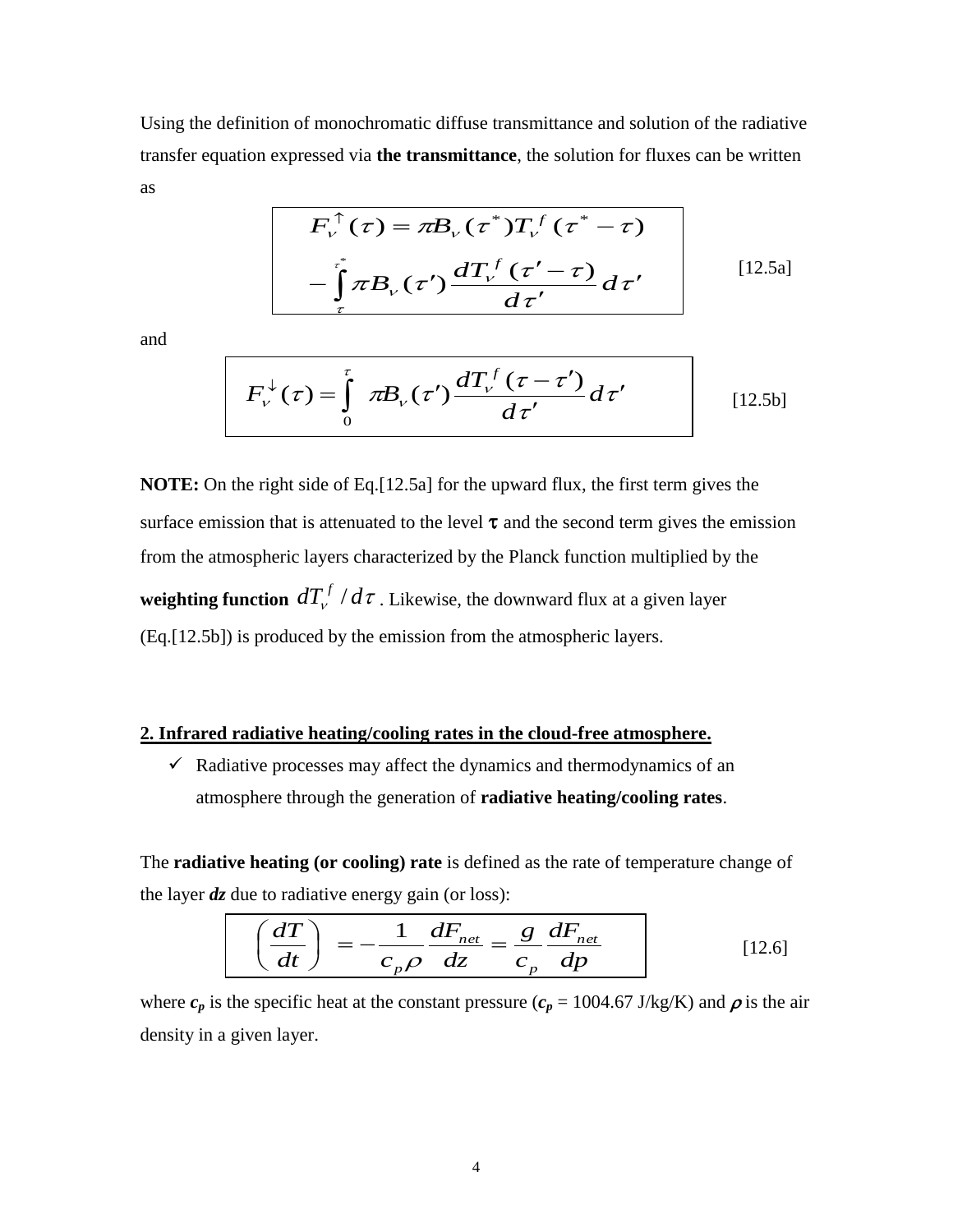**NOTE**: The thermodynamic equation for the temperature changes in the atmosphere (i.e. the first law of thermodynamic for moist air) includes **the radiative energy exchange term (i.e. total radiative heating/cooling rates** which are a sum of solar and infrared heating/cooling rates). In this lecture we discuss IR radiative rates only (solar will be discussed later in the course).

Recall the definition of the **monochromatic net flux** (net power per area at a given height) (see Lecture 3):

$$
F_{\nu}(z) = F_{\nu}^{\uparrow}(z) - F_{\nu}^{\downarrow}(z)
$$
 [12.7]

Similar, we can define the **total net flux:**

$$
F(z) = F^{\uparrow}(z) - F^{\downarrow}(z)
$$
 [12.8]

Introducing the net flux  $F(z+\Delta z)$  at the level  $z+\Delta z$  (see figure below), we find the **net flux divergence** for the layer  $\Delta z$  as

$$
\Delta F = F(z + \Delta z) - F(z)
$$

 $F(z+\Delta z) < F(z)$  (hence  $\Delta F < 0$ ) => a layer gains radiative energy => heating  $F(z+\Delta z) > F(z)$  (hence  $\Delta F > 0$ ) => a layer losses radiative energy => cooling

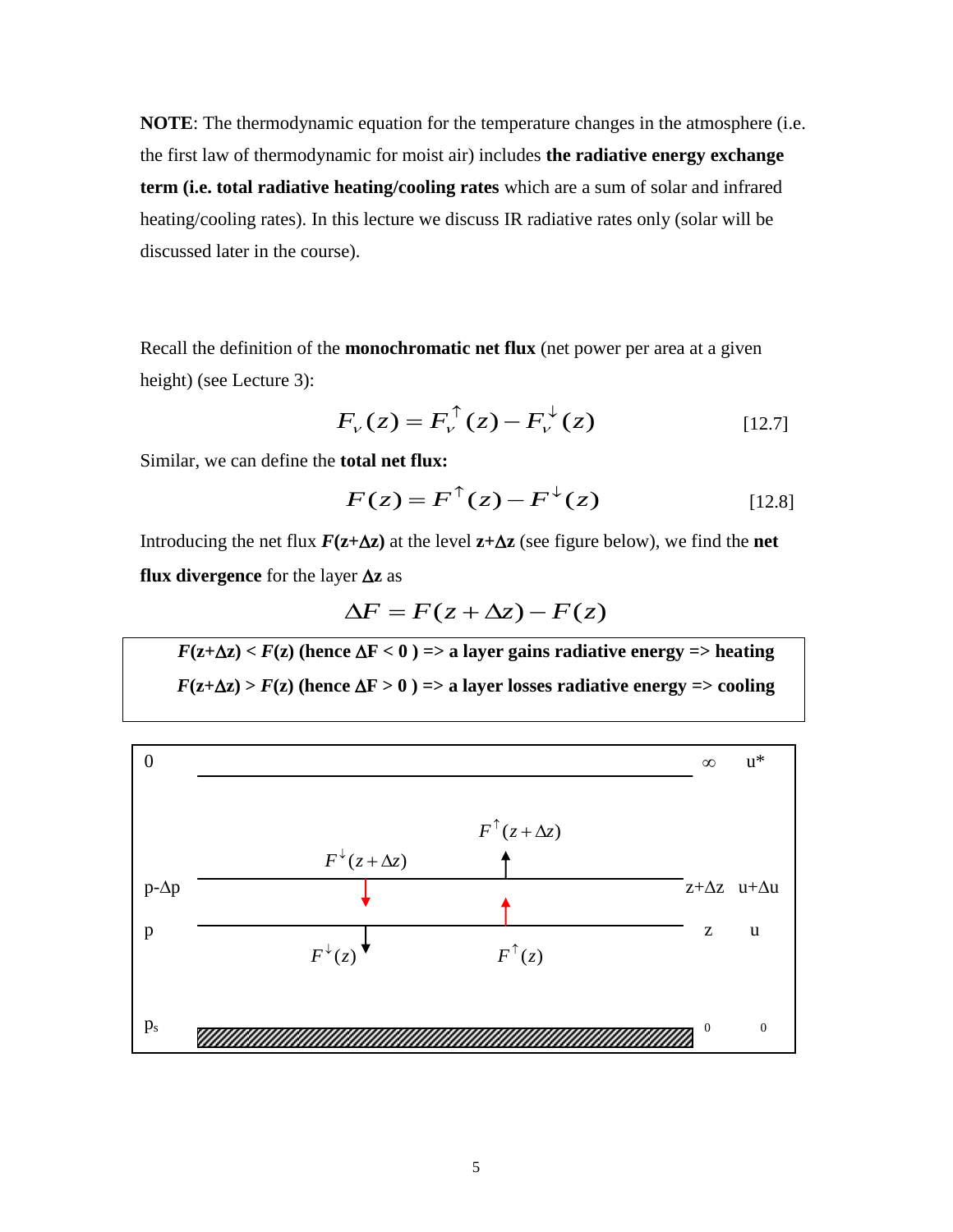**EXAMPLE** Calculate longwave cooling at night for an atmospheric layer from 0 to 1 km using the upwelling and downwelling fluxes calculated with MODTRAN for the US Standard Atmosphere 1976.

**=============================================================**

|      |                     | Altitude   IR Upwelling flux   IR Downwelling flux |
|------|---------------------|----------------------------------------------------|
| (km) | (W/m <sup>2</sup> ) | (W/m <sup>2</sup> )                                |
|      | 390                 | 285                                                |
|      | 375                 |                                                    |

# **SOLUTION:**

Need to find net fluxes at each altitude

$$
F(z) = F^{\uparrow}(z) - F^{\downarrow}(z)
$$
  
At 0 km: F<sub>net</sub> = 390 - 285 = 105 W/m<sup>2</sup>  
At 1 km: F<sub>net</sub> = 375 - 250 = 125 W/m<sup>2</sup>  
Thus  $\Delta F = 20$  W/m<sup>2</sup>  

$$
\left(\frac{dT}{dt}\right)_{IR} = -\frac{1}{c_p \rho} \frac{dF_{net}}{dz} = \frac{-20Js^{-1}m^{-2}}{(1.17kg/m^3)(1004Jkg^{-1}K^{-1})(1000m)}
$$

 $dT/dt = -1.7x10^{-5}$  **K**/s =  $-1.5$  **K**/day

===============================================================

#### **Thermal infrared region:**

Each part of the atmosphere emits and absorbs radiation. Where absorption dominates, there is the net radiative heating; where emission dominates, there is net cooling. The latter is more common. Thus one can talk about IR radiative cooling rates (giving positive values of  $\overline{dt}$   $\big)_{\text{IR}}$  $\frac{dT}{L}$ J  $\left(\frac{dT}{L}\right)$  $\setminus$  $\left(\frac{dT}{dT}\right)$ ) or IR radiative heating rates (giving negative values of  $\overline{dt}\big)_{\!R}$  $\frac{dT}{L}$  $\bigg)$  $\left(\frac{dT}{L}\right)$  $\setminus$  $\left(\frac{dT}{T}\right)$ .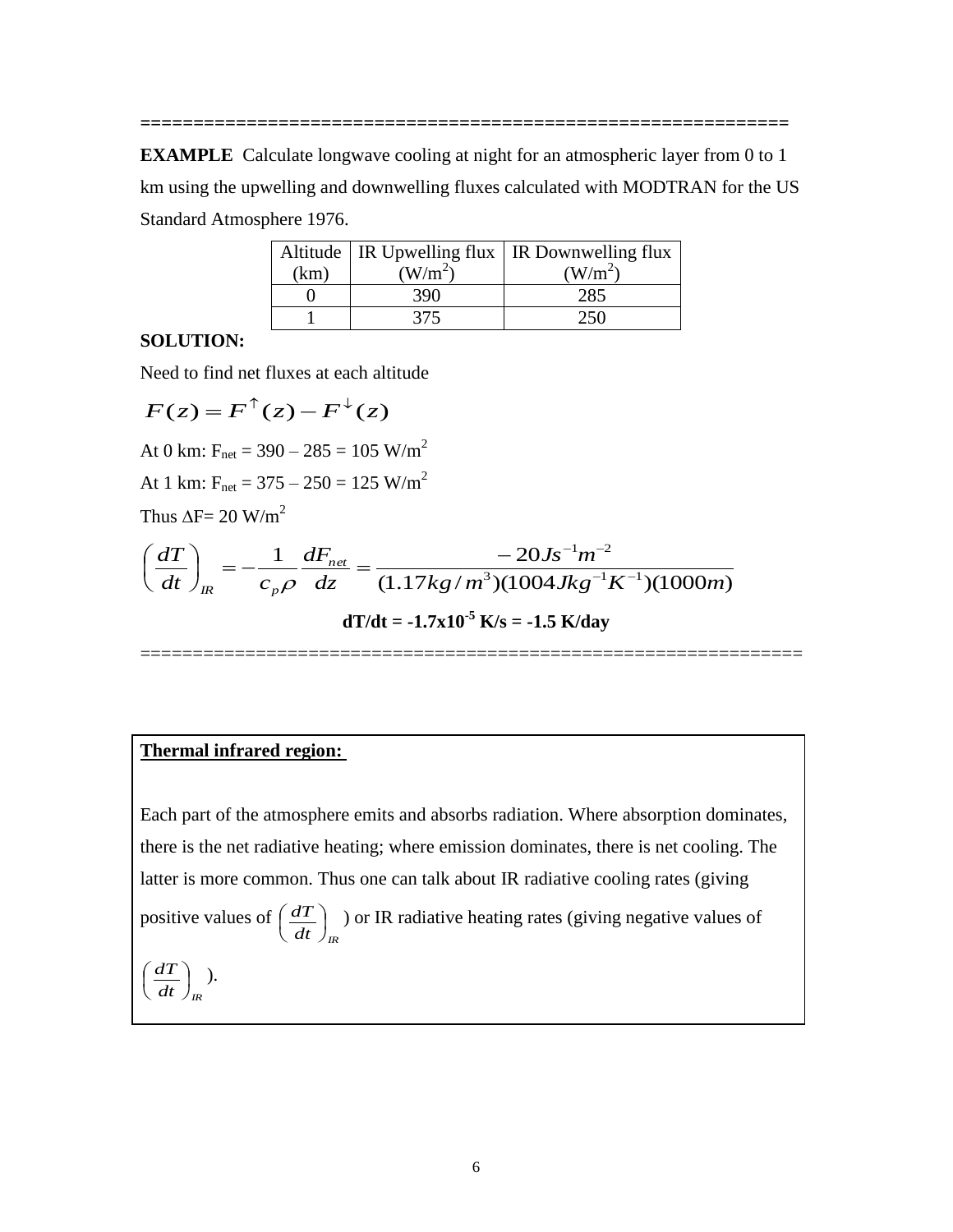#### *To calculate the IR heating/cooling rates one needs to know:*

i) Profiles of IR upwelling and downwelling fluxes (to calculate the profile of the IR net fluxes);

To compute the IR downward and upward fluxes one needs to know:

- 1) Atmospheric characteristics: vertical profiles of T, P and air density; and
- 2) The vertical profiles of IR radiatively active gases, clouds and aerosols.

ii) Using the profile of net fluxes and air density, one calculates the IR radiative heating/cooling rates as

$$
\left(\frac{dT}{dt}\right)_{IR} = -\frac{1}{c_p \rho} \frac{dF(z)}{dz}
$$

# *Effect of the varying amount of a gas on IR radiation under the same atmospheric condition*

Consider the standard tropical atmosphere and "dry" tropical atmosphere:

same atmospheric characteristics, except the amount of  $H_2O$  (see Figure below).

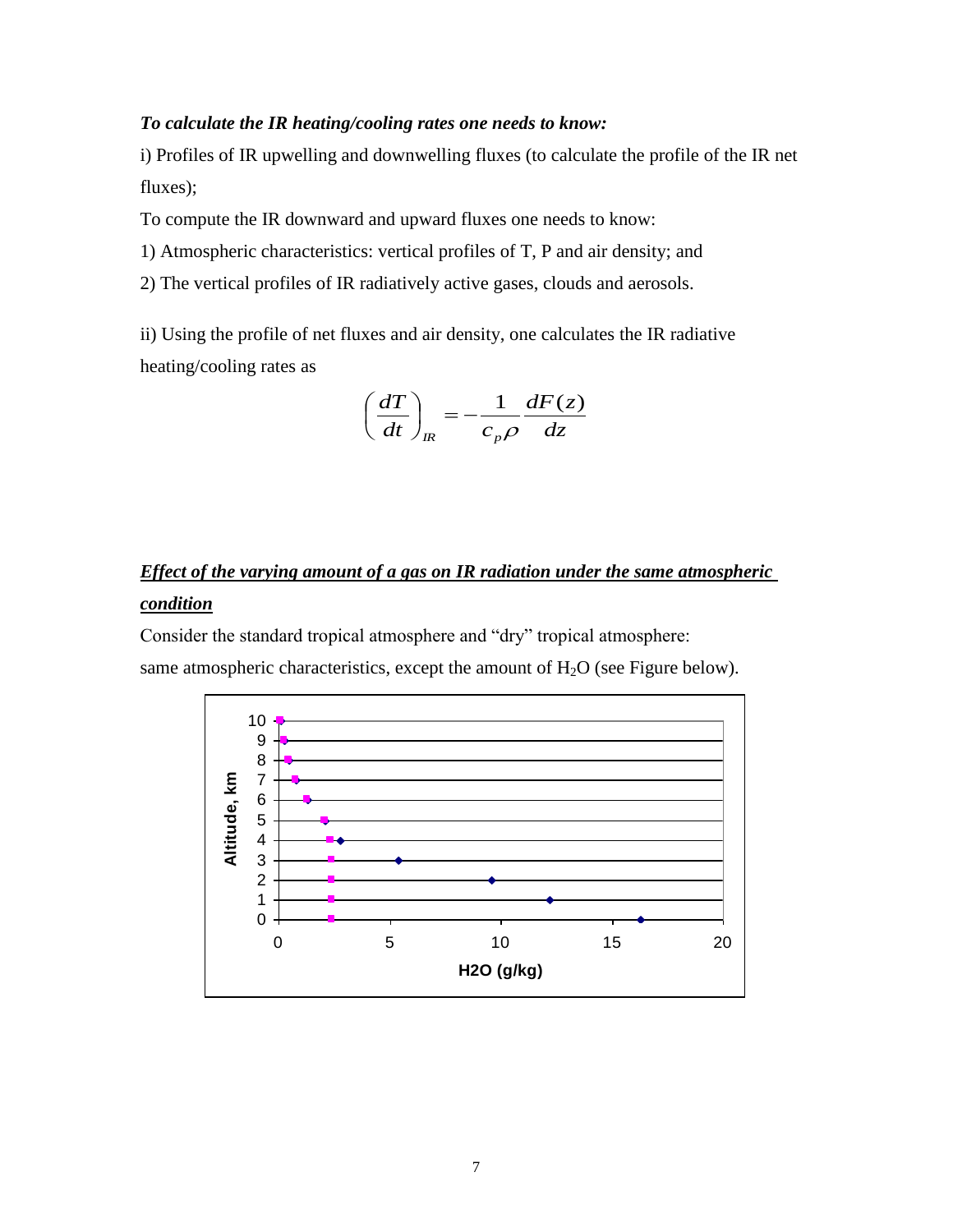

**Calculated IR fluxes for tropical (dotted lines) and dry tropical atmospheres (solid lines)**

- $\checkmark$  H<sub>2</sub>O increases in a layer  $\Rightarrow$   $F^{\downarrow}$  increases because more IR radiation emitted in a layer  $\Rightarrow$   $F^{\downarrow}$  (*surface*) increases
- $\checkmark$  H<sub>2</sub>O increases in a layer  $\Rightarrow$   $F^{\uparrow}$  decreases because more IR radiation absorbed but reemitted at the lower temperature  $\Rightarrow F^{\uparrow}(TOA)$  decreases
- $\checkmark$  Increase of an IR absorbing gas contributes to the greenhouse effect.



**Calculated IR net fluxes for tropical (dotted lines) and dry tropical atmospheres (solid lines)**

 $\checkmark$  The larger changes of the net flux from one level to another (i.e., the larger slope of F(Z) vs Z), the larger IR cooling rates.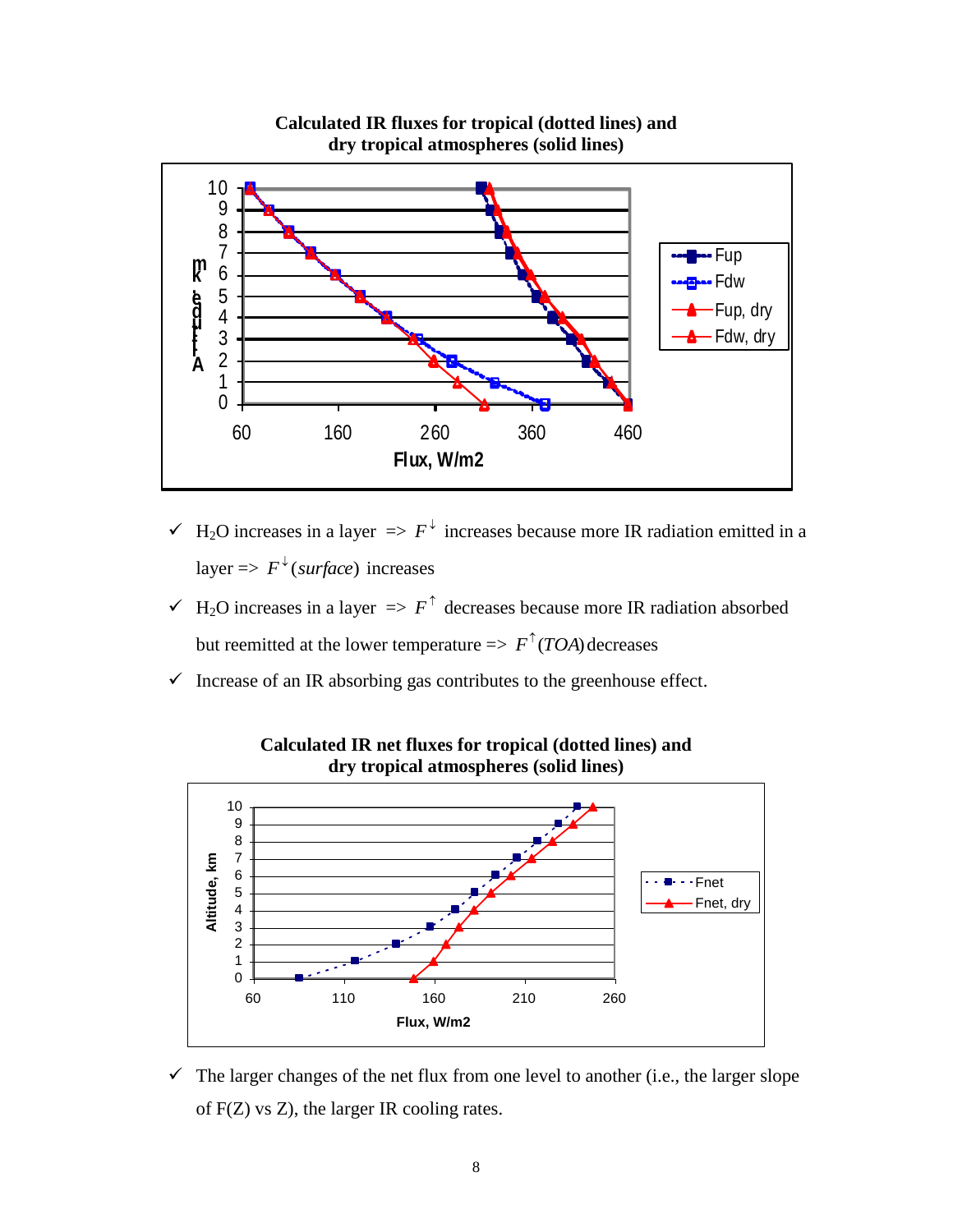

**Calculated IR cooling rates for tropical (dotted lines) and** 

 **Heating rates, K/day NOTE**: The largest IR cooling rates for the standard tropical atmosphere are occurred in

the surface layer.

### *IR cooling rates of individual gases:*



**Figure 12.1** The thermal IR heating rate profiles in a cloud-free standard tropical atmosphere, segregated according to main absorbing gases. Note that negative values represent cooling.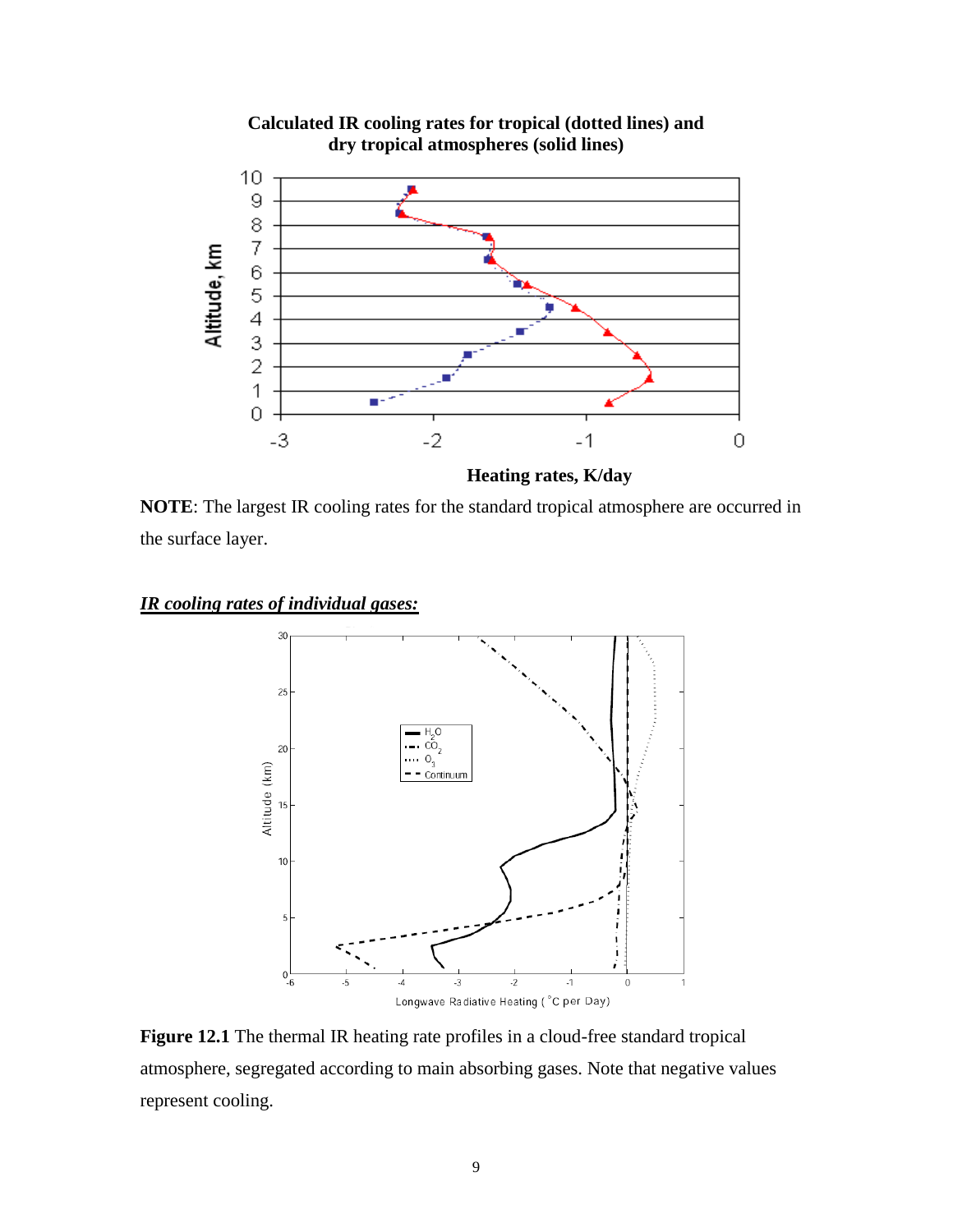**NOTE: CO2** has very small radiative heating rates. Radiation emitted at one level is absorbed at nearby level having almost the same temperature. Only at the tropopause (near 15 km), where the temperature profile has a minimum, there is a small amount of heating. At higher altitudes, pressure broadening is much weaker allowing emitted radiation to escape to space with little compensating radiation downward from higher levels.

**H2O** is concentrated in the lower atmosphere resulting in the high cooling rates between 3 and 10 km. The two peaks in the profiles are associated with different absorption bands, the stronger of these being associated with the higher altitude peak.

**H2O continuum** absorption is very sensitive to pressure. The mass absorption coefficient falls off rapidly with height. Consequently, the atmosphere in the upper troposphere and about is effectively transparent in this spectral band, while lower altitudes see fairly strong absorption.

**O3** is responsible for only instance of significant IR warming in the atmosphere below 30 km, with the peak warming between 20 and 30 km. This heating is due to the absorption at the base of the ozone layer of radiation emitted by the ground in the 9.6  $\mu$ m band.

#### *IR cooling rates in different cloud-free atmospheres:*



**Figure 12.2** The total IR heating rates profiles calculate for three different model atmospheres.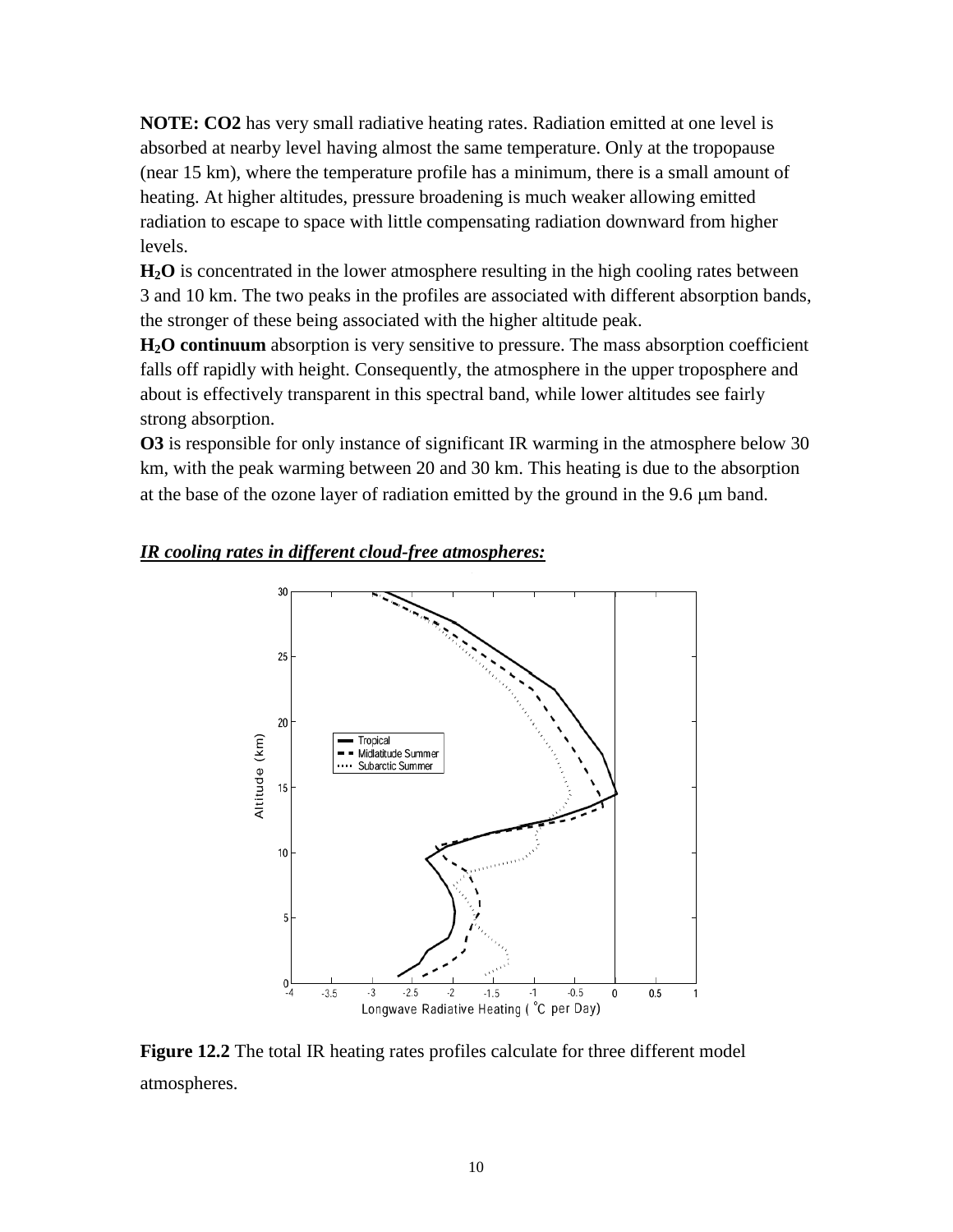#### **3. Concept of the broadband flux emissivity**

The **broadband flux emissivity** approach allows calculation of infrared fluxes and heating/cooling rates utilizing the temperature in terms of the Stefan-Boltzmann law instead of the Planck function.

Based on Eq.[12.5 a, b], the total upward and downward fluxes in the path length u coordinates may be expressed as

$$
F^{\uparrow}(u) = \int_{0}^{\infty} \pi B_{\nu}(T_s) T_{\nu}^f(u) dv
$$
  
+ 
$$
\int_{0}^{\infty} \int_{0}^{u} \pi B_{\nu}(T(u') \frac{dT_{\nu}^f(u - u')}{du'} du' du'
$$
 [12.9a]

and

$$
F^{\downarrow}(u) = \int_{0}^{\infty} \int_{u^{*}}^{u} \pi B_{\nu}(T(u')) \frac{dT_{\nu}^{f}(u'-u)}{du'} du'd\nu
$$
 [12.9b]

From the Stefan-Boltzmann law, we have

$$
\int_{0}^{\infty} \pi B_{\nu}(T) d\nu = \sigma_{B} T^{4}
$$

Let's define **the isothermal broadband emissivity** as

$$
\varepsilon^{f}(u,T) = \frac{\int_{0}^{\infty} \pi B_{\nu}(T)(1 - T_{\nu}^{f}(u))d\nu}{\sigma_{B}T^{4}}
$$
\n[12.10]

Using the **isothermal broadband emissivity,** Eq.[12.9a, b] may be approximated as

$$
F^{\uparrow}(u) \cong \sigma_B T_s^4 (1 - \varepsilon^f(u, T_s))
$$
  
 
$$
- \int_0^u \sigma_B T^4(u') \frac{d\varepsilon^f(u - u', T(u'))}{du} du'
$$
 [12.11a]